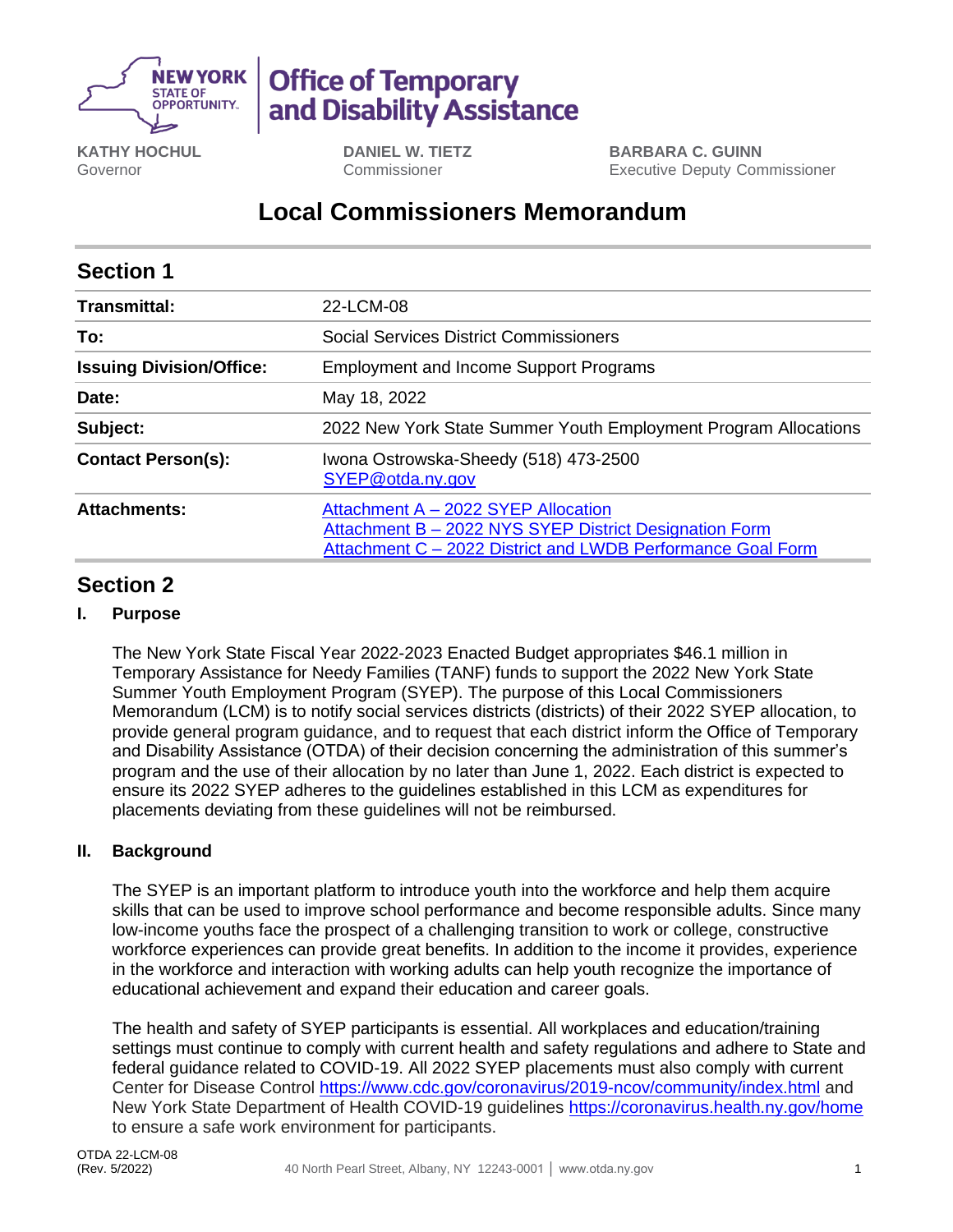SYEP allocations to each district are available to provide summer employment opportunities for eligible youth throughout the State. Districts may opt to retain their allocation and use district mechanisms (i.e., direct administration, district contracts, transfer of funds between county agencies) to operate the program, or they may assign funds to their Local Workforce Development Board (LWDB) to operate the program. Districts are also allowed to transfer up to 10.8 percent of their 2022 SYEP allocation to support their Flexible Fund for Family Services (FFFS) plan for non-SYEP purposes.

#### **III. Program Implications**

#### A. Program Activities and Services

The SYEP provides youth from low-income households with employment opportunities during the summer months. Paid employment is an integral component of the SYEP program. To augment the work component of the SYEP, providers may include limited educational and/or career exploration activities, which will better prepare youth as they continue their education and transition to the world of work. Allowable activities and services for the SYEP include work subsidies for youth (payment to employer or third party); education and training; and, supportive services such as transportation, case management, and incentive payments.

- **Providers electing to offer education and/or career exploration components must limit these non-employment activities to no more than 20% of each provider's total 2022 enrollments**. In addition, these placements should be reserved for younger youth (e.g., 14 and 15-year-olds) or those who would otherwise be more difficult to place in traditional employment opportunities.
- **The remaining program participants, at least 80%, must be engaged in traditional paid employment activities with no more than 30% of hourly participation for these SYEP participants in non-employment activities such as career exploration, mentoring outside the workplace, financial literacy, or education**. Paid employment may include remote work so long as the position is consistent with work the employer would typically engage in but is being conducted remotely due to COVID-19 business requirements or precautions.

In accordance with Chapter 421 of the Laws of 2014, providers are required to include a financial literacy education program for teenagers and young adults as part of the 2022 SYEP. To comply with this statutory requirement, a financial literacy component must be in place for all SYEP participants. Updated guidance on provider responsibilities related to the financial literacy component will be included in the 2022 SYEP Guidelines and Reporting Requirements sent following the release of this LCM. In addition, every employer in New York State is required to adopt a sexual harassment prevention training. All employees must complete the model training, or a comparable training that meets the minimum standards developed by the Department of Labor (DOL) and Division of Human Rights, on an annual basis. Model sexual harassment policy language and training materials are available on the DOL website at: [https://www.ny.gov/combating-sexual-harassment-workplace/employers/.](https://www.ny.gov/combating-sexual-harassment-workplace/employers/)

To the extent possible, and consistent with current public health guidelines, districts are encouraged to conduct outreach events to SYEP participant families to help them access the range of programs and services available in New York State to assist low-income families. Such programs include Temporary Assistance, tax credits and the Supplemental Nutrition Assistance Program (SNAP). More information regarding these programs and other resources for working families may be found on OTDA's website at [https://otda.ny.gov/programs/.](https://otda.ny.gov/programs/) Districts may also order myBenefits.ny.gov palm cards [\(PUB-4951\)](http://otda.state.nyenet/ldss_eforms/eforms/4951.pdf) and Earned Income Tax Credit (EITC) brochures [\(PUB-4786\)](http://otda.state.nyenet/ldss_eforms/eforms/4786.pdf) for dissemination to youth and their families. These and other helpful publications may be ordered on OTDA's website at: [http://otda.ny.gov/programs/publications/.](http://otda.ny.gov/programs/publications/)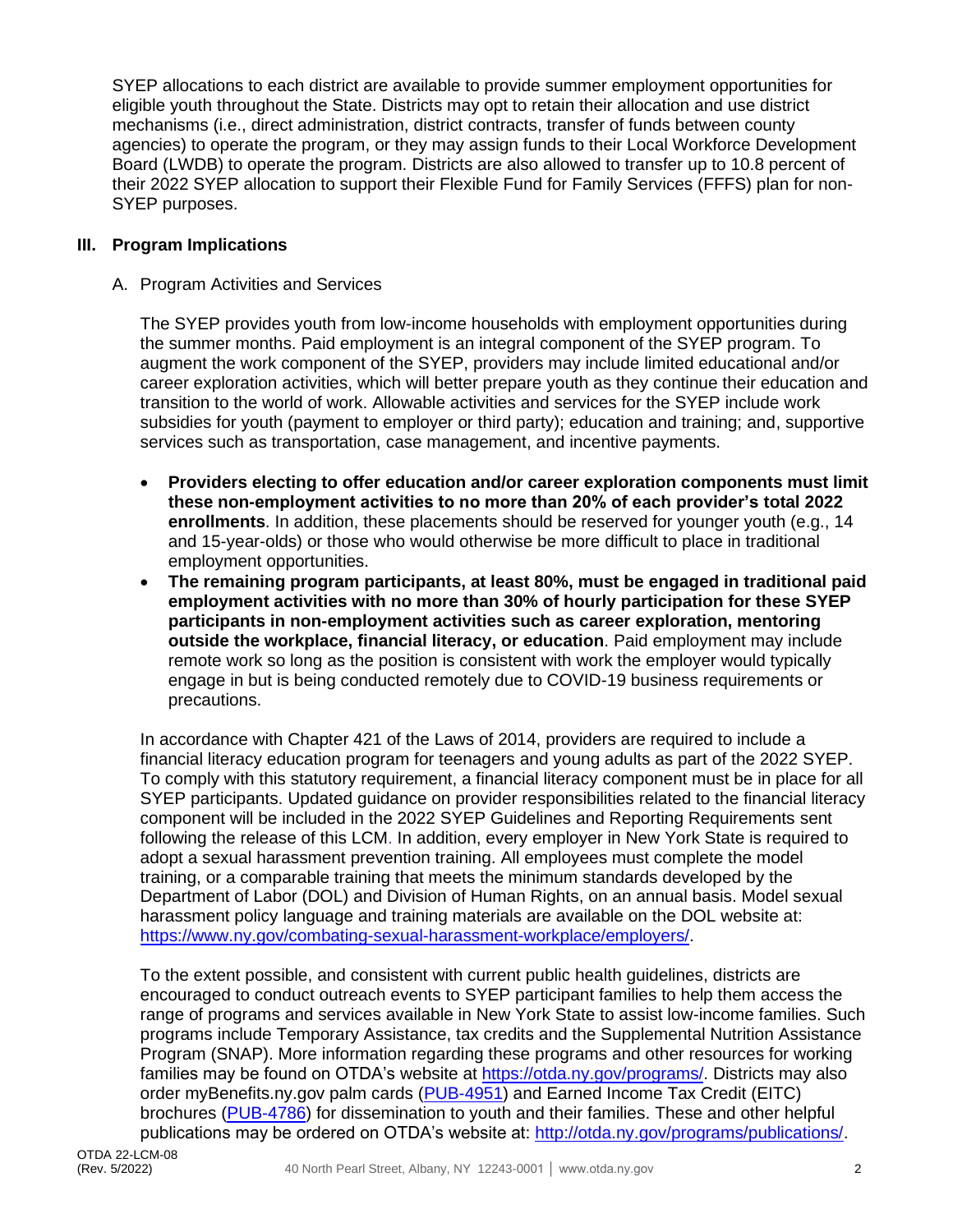Districts may want to consider coordinating with SNAP outreach providers and health insurance facilitated enrollers in their area to ensure comprehensive service delivery. If the district opts to assign all or a portion of their 2022 SYEP allocation to their LWDB, they should assist program operators with providing this information to SYEP participants and their families. Districts are also encouraged to share information with youth and their families regarding the New York State Department of Health's (DOH) Prevention Agenda. Through this Agenda, DOH has established statewide public health priority areas to improve the overall health of New Yorkers and to reduce health disparities among racial, ethnic, disability and socioeconomic groups. Focus areas for intervention include chronic disease, mental health, substance abuse, and infectious diseases. More information regarding the agenda may be found on DOH's website at: [https://www.health.ny.gov/prevention/prevention\\_agenda/2019-2024/.](https://www.health.ny.gov/prevention/prevention_agenda/2019-2024/)

Agencies should make a concentrated effort to maximize the number of youths employed by this allocation and limit administrative and program staffing expenditures to those essential to program delivery.

B. Participant Eligibility

Eligible participants are youth ages 14 to 20 who are:

- Family Assistance (FA) recipients,
- Former FA recipients who have reached their 60-month limit on TANF and have transitioned to Safety Net Assistance (SNA), or
- Eligible under the TANF 200% of federal poverty guidelines in accordance with [00-LCM-20.](http://otda.ny.gov/policy/directives/2000/LCM/00_LCM-20.pdf)

Districts should continue to make special efforts to ensure participation of at-risk and vulnerable youth including, but not limited to, youth in foster care, homeless and runaway youth, and youth with a disability.

SYEP providers are encouraged to use the TANF Youth Services Application and Review Form [\(LDSS-4770\)](http://otda.state.nyenet/ldss_eforms/eforms/4770.pdf) to document eligibility determinations for the SYEP participants eligible under TANF 200% of federal poverty guidelines. A modified application may be used by providers if it captures all the information included on the TANF Youth Services Application. Modified applications must be approved by OTDA. The 2022 SYEP Guidelines and Reporting Requirements will be emailed to SYEP providers following the release of this LCM, once the District Designation Form is received, and will contain additional information regarding eligibility requirements.

C. Allocations

A total of \$46.1 million is available to support the 2022 SYEP. Districts will receive a base allocation equivalent to what they received in 2021. The increased funding of \$1.1 million will be distributed based on each district's share of 12 to 17-year-olds residing in households with income under 200% of the federal poverty level. District allocations are provided in Attachment A. It is critical that districts adhere to the Program Activities and Services and Participant Eligibility requirements provided above, as reimbursement is only available for enrollments that are consistent with these requirements.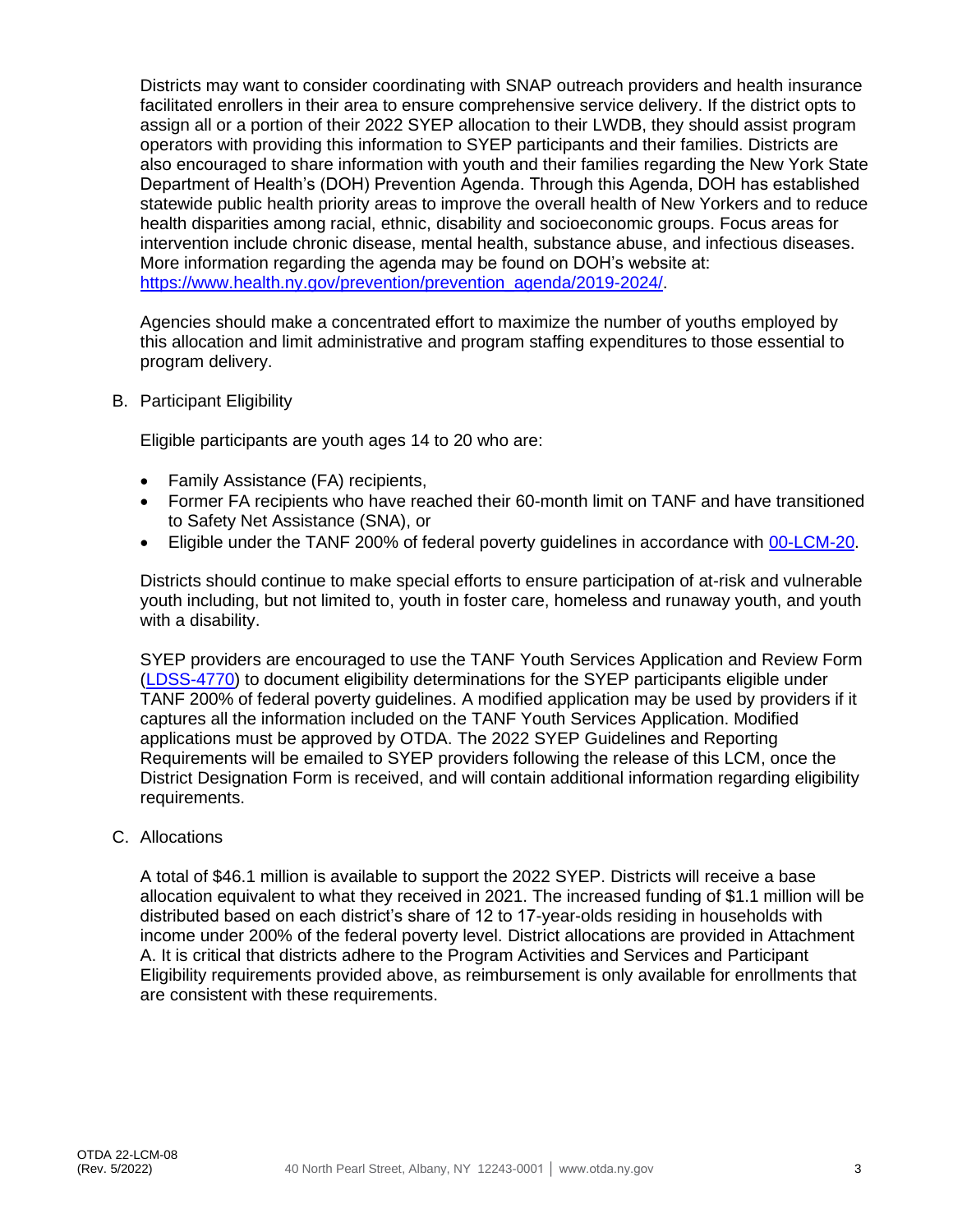#### **IV. Claiming Instruction and Forms for Districts**

For districts opting to assign all or a portion of their 2022 SYEP allocation to LWDBs, districts will be held liable for assigned funds not used in a manner consistent with the purpose of the SYEP allocation.

Instances which may result in a payment due to OTDA include overpayment of claims or disallowances of claims resulting from audits performed by OTDA and other agencies. The LWDB will have 30 days from the end of the program (October 31, 2022), or from the date of final notification of an audit finding, to repay OTDA. If OTDA is not successful in obtaining repayment from the LWDB, the payment will be recouped through a bottom-line adjustment on a district settlement. OTDA will keep the district's accounting office apprised of our attempts to reach a fiscal settlement with the LWDB.

For 2022, SYEP payments will consist of three-monthly advances of 15%, 35% and 35% of the total estimated expenditures for the months of June, July and August, as indicated in the 2022 District Performance Goal Form (Attachment C). The final 15% of the allocation will be paid as claims are submitted to substantiate payment.

Federal regulations define non-administrative (program) and administrative costs as follows:

- Non-Administrative (program) costs are the direct salaries and fringe benefit costs of the staff providing direct services; providing program information to clients; developing employability plans, providing work activities and work subsidies for eligible program participants; providing post-employment services and work supports; and performing case management services. Nonsalary costs of staff performing work activities that are considered programmatic are also allowable program costs. Non-salary costs may include, but not be limited to travel, postage, utilities, rental costs, maintenance, supplies, and equipment. Contracts whose main purpose is to provide services defined as program costs as above are considered program as well. Agencies should limit the amount of program costs necessary to operate the SYEP to maximize the amount of funds available to pay participant wages and the number of youths employed.
- Administrative costs are the salaries, fringe benefits, and non-salary costs of staff performing activities related to eligibility determinations; preparing program plans, budgets and schedules; monitoring programs and projects; performing procurement activities; providing public relations; performing accounting, legal, payroll and personnel activities; property management; and preparing reports and other documents. OTDA has set a 15% spending limitation on administrative costs.

Consistent with the definition at 45 CFR 260.31(b)(2) and at 45 CFR 286.10(b)(2), work subsidies are payments to employers or third parties to help cover the costs of employee wages, benefits, supervision, and training; and include all expenditures related to operating a subsidized employment program, including the costs of overseeing the program, developing work sites, and providing training to participants.

Project expenditures for the 2022 SYEP must be claimed through the RF17 claim package for special project claiming. These costs are first identified on the RF2A claim package as F17 functional costs and reported in the F17 column on the [LDSS-923](http://otda.state.nyenet/ldss_eforms/eforms/0923.pdf) "Cost Allocation Schedule of Payments Administrative Expenses Other Than Salaries" and the [LDSS-2347](http://otda.state.nyenet/ldss_eforms/eforms/2347.pdf) "Schedule D DSS Administrative Expenses Allocation and Distribution by Function and Program. After final accepting the RF2A claim package, the individual project costs are then reported under the project label "SYEP SSD 2022" on the [LDSS-4975A](http://otda.state.nyenet/ldss_eforms/eforms/4975A.pdf) RF17 Worksheet, "Distribution of Allocated Costs to Other Reimbursable Programs."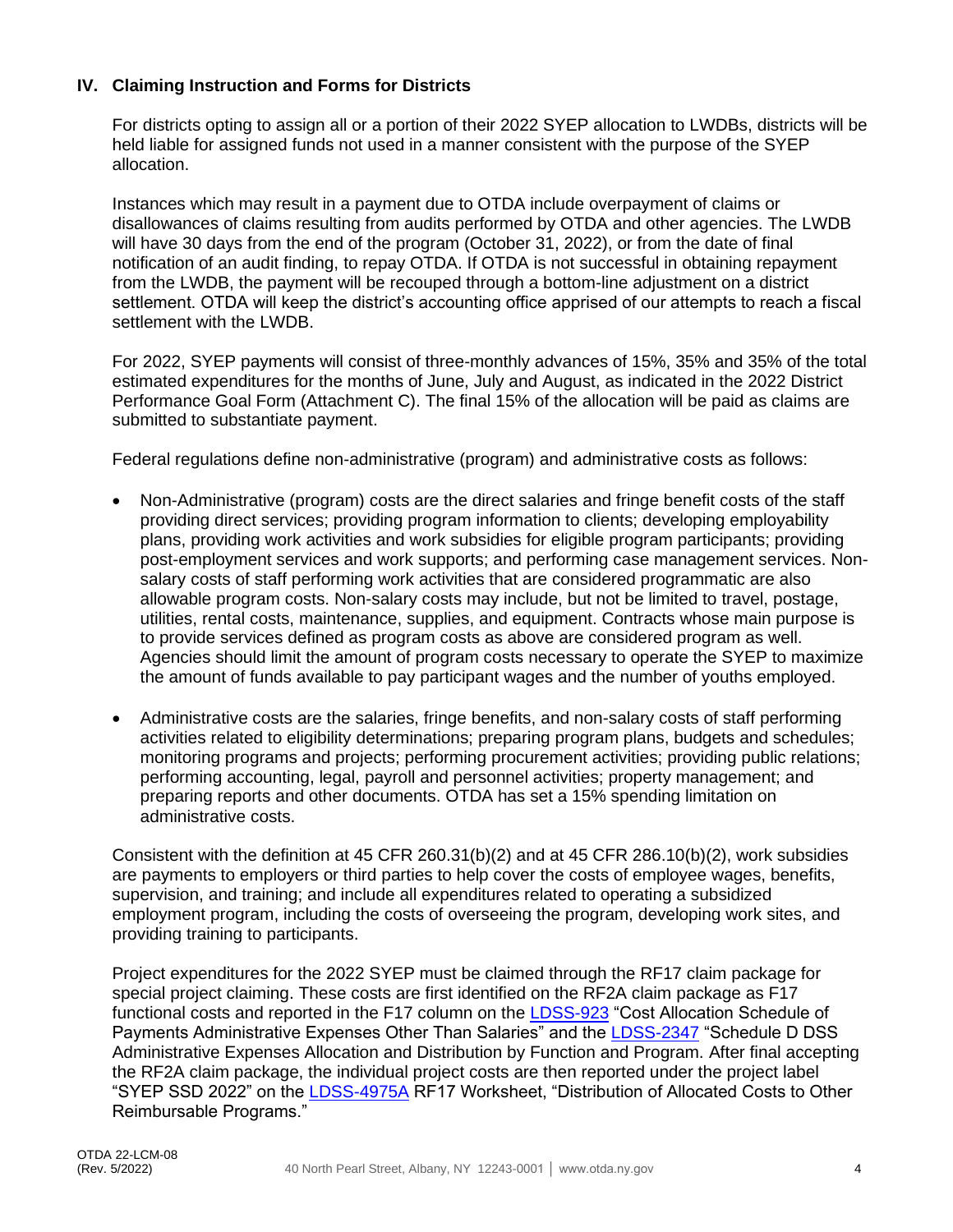Salaries, fringe benefits, staff counts, and central services costs are directly entered on the RF-17 Worksheet while overhead costs are automatically brought over from the RF2A, Schedule D and distributed based upon the proportion of the number of staff assigned to this project. Employees not working all their time on this project must maintain time studies to support the salary and fringe benefit costs allocated to the program.

Non-salary administrative costs are reported with the appropriate object of expense(s) on the [LDSS-923B](http://otda.state.nyenet/ldss_eforms/eforms/0923B.pdf) Summary-Administrative (page 1) "Schedule of Payment for Expenses Other Than Salaries for Other Reimbursable Programs". Any client-related program costs should be reported as object of expense 19.5 – Work Subsidies for Training on the [LDSS-923B](http://otda.state.nyenet/ldss_eforms/eforms/0923B.pdf) Summary-Program (page 2) "Schedule of Payments for Expenses Other than Salaries for Other Reimbursable Programs".

Total project costs and shares should be reported on the [LDSS-4975](http://otda.state.nyenet/ldss_eforms/eforms/4975.pdf) "Monthly Statement of Special Project Claims Federal and State Aid (RF17)".

Administrative costs may be claimed up to 15% of the amount allocated to your district for the 2022 SYEP. Any administrative costs in excess of the 15% limit should be claimed on the Schedule D3 "Allocation and Claiming for Administrative Costs for Employment Programs" [\(LDSS-2347-B1\)](http://otda.state.nyenet/ldss_eforms/eforms/2347B1.pdf).

The 2022 SYEP claims must be for services provided during the period May 1, 2022, through September 30, 2022. Expenditures for such services must be made by October 31, 2022, and claims for 2022 SYEP expenditures must be "Final Accepted" in the Automated Claiming System (ACS) no later than December 31, 2022.

Additional instructions for completing time studies, the [LDSS-923](http://otda.state.nyenet/ldss_eforms/eforms/0923.pdf) and Schedule D, Schedule D-3, and RF17 claim package can be found in Chapters 4, 7, 10 and 18 of the Fiscal Reference Manual (FRM) Volume 3. The FRMs are available on the OTDA website at: [http://otda.state.nyenet/bfdm/finance.](https://gcc02.safelinks.protection.outlook.com/?url=http%3A%2F%2Fotda.state.nyenet%2Fbfdm%2Ffinance&data=05%7C01%7CIwona.Ostrowska-Sheedy%40otda.ny.gov%7C831bb23a688a41b4312508da22c0c1ad%7Cf46cb8ea79004d108ceb80e8c1c81ee7%7C0%7C0%7C637860508526777388%7CUnknown%7CTWFpbGZsb3d8eyJWIjoiMC4wLjAwMDAiLCJQIjoiV2luMzIiLCJBTiI6Ik1haWwiLCJXVCI6Mn0%3D%7C3000%7C%7C%7C&sdata=%2Fs9ajaW46PKHUHsZYn0ER0qkq%2B12w1mCXkg5lQFjNRM%3D&reserved=0)

#### **Claiming Contacts:**

Claiming Questions (Regions 1-5): Lauren Horn, (518) 474-7549 or via email at: [otda.sm.Field\\_Ops.I-IV@otda.ny.gov](mailto:otda.sm.Field_Ops.I-IV@otda.ny.gov)

Claiming Questions (Regions 6): Michael Simon, (212) 961-8250 or via email at: [Michael.Simon@otda.ny.gov](mailto:Michael.Simon@otda.ny.gov)

#### **V. Necessary Action**

Each district must complete the 2022 SYEP District Designation Form (Attachment B) to indicate if funds need to be transferred to the district's FFFS plan, and whether New York State SYEP funds will be retained by the district or assigned to the LWDB. Districts must also complete the 2022 District Performance Goal Form (Attachment C) with anticipated program performance goals, estimated total expenditures, and plan detail. Both are due by **June 1, 2022**. Forms not received timely will result in delayed remittance of advances. Email the completed forms to Iwona Ostrowska-Sheedy at SYEP@otda.ny.gov.

For those districts opting to assign funds to the LWDB, the appropriate LWDB will be notified of the amount of funds available to serve eligible participants from each respective county within their Local Workforce Investment Area. The LWDBs that operate the 2022 New York State SYEP will receive program guidelines, including the necessary claim forms and claiming instructions, via email once the District Designation Form is received. If opting to assign 2022 SYEP funds to the LWDB, the district and the LWDB are expected to work closely to develop appropriate referral mechanisms to serve at-risk and vulnerable youth, including youth in foster care, runaway and homeless youth, and youth with a disability.